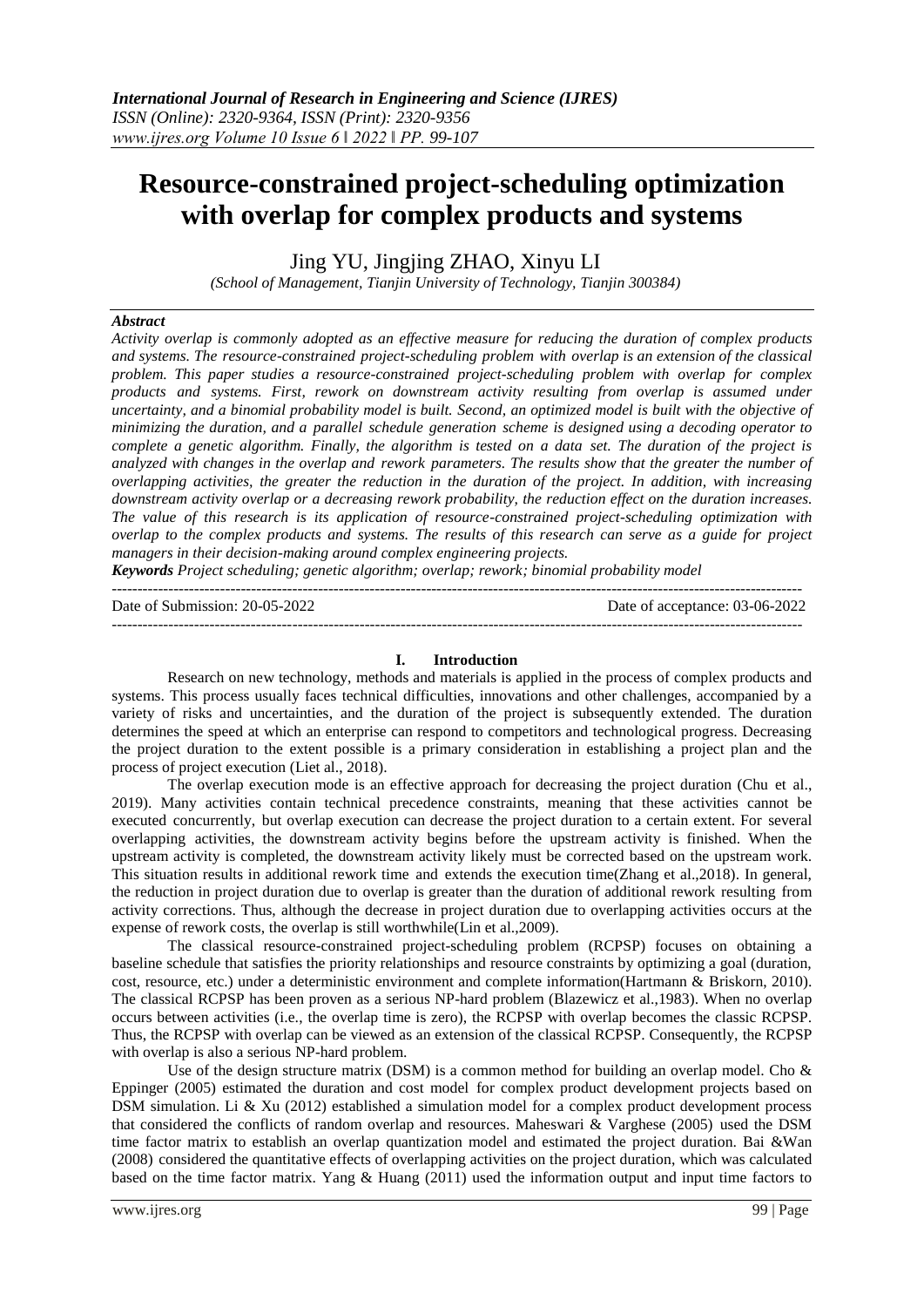describe sequence overlap and feedback overlap, and a genetic algorithm was used to minimize the duration of the project. Zhang & Yan (2013) used the DSM to describe the overlap and proposed the use of the mixed particle swarm algorithm to optimize the duration of the project. In addition to the use of the DSM as a tool, the optimization model is a problem with overlap. Gerk & Qassim (2008) considered three acceleration tools, i.e., crashing, overlapping and substitution. A mixed integer nonlinear model was used to determine the optimal allocation of the three tools. Lin et al. (2009)noted that overlap can reduce the project duration at the expense of rework and communication. Lin et al. (2010)proposed an analysis model that weighed the positive and negative effects caused by overlap and determined the optimal communication strategy and overlap level. Wang & Lin (2009) established an overlap process model to analyze process structures based on the project duration. The process structures indicated the activity execution orderand the degree of overlap between activities.

Recently, scholars have begun to research project-scheduling issues that overlap. Berthaut et al. (2011a) introduced an overlap model to RCPSPs in which the activity overlap mode and the activity execution pattern were analyzed, and a nonlinear 0-1 integer programming model was established. Berthaut et al. (2011b) introduced rework and communication costs into the overlap model, and an overlap model considering the trade-off between time and cost was established. A nonlinear 0-1 integer programming model was transformed into a linear 0-1 integer programming model. Greze et al. (2014) established a model for the RCPSP with overlap, and a heuristic algorithm was proposed to solve this problem with the conclusion that use of the maximum benefit as a goal can more effectively avoid losses through a series of analyses. Bozejko et al. (2014) used an overlap mode to achieve the minimum cost of a target in road construction scheduling. Koyuncu et al. (2015) used the particle swarm optimization algorithm to solve the project-scheduling problem with overlap. Yu et al. (2015) integrated overlapping activities into the RCPSP. The overlap mode of the activities was divided into natural and forced categories, and the DSM was used to research the impact of time and resources on overlap. To minimize the duration of the project, the model of the RCPSP with overlap was solved using a genetic algorithm. Chu et al.(2019) study a resource-constrained project scheduling problem with multiple overlapping modes, which is NP-hard. To obtain high-quality near-optimal solutions, they formulate it as a dynamic program (DP), and develop a rollout policy based approximate dynamic programming (ADP) algorithm to obtain near-optimal policy efficiently.

From the above research and analysis, we observe that the research on overlapping project scheduling has gradually attracted the attention of scholars, but the current research has certain limitations. First, an indepth study of overlap description and modeling is lacking, and an overlap analysis of the impact of project scheduling is not sufficient. For example, in the overlap description model, most studies assume that a simple linear relationship exists between overlap time and rework time. However, during the actual execution of a project, the rework time on downstream activity due to overlap is uncertain. Therefore, it is necessary to establish a probability distribution model of rework time. Second, the scheduling model constraints include not only priority constraints and resource constraints but also the overlap, downstream and rework constraints of downstream activities. Because of these constraints, the complexity of the problem is increased . In recent years, some scholars have studied only the 0-1 integer programming model and the time/cost trade-off model and have proposed certain in efficient heuristic algorithms. In addition, in the experimental design, the existing research lacks an analysis of the impact and problem parameters on the algorithm based on a large number of instances.

This paper studies the problem of project scheduling with overlap. The main contributions are listed as follows: (1) The impact of overlap on project scheduling is analyzed in depth, and a detailed description of overlap with uncertainty is presented. (2)An overlap optimization scheduling model is established, and a genetic algorithm is designed to solve the model.(3) Based on a certain number of test instances, the validity of the model and the algorithm is verified. The effects of overlap and rework parameters on the duration are analyzed. Here, the current project scheduling needs of engineering enterprises are fully considered. Depending on the cooperation between the research team and the engineering enterprises, we apply the research results to the practical complex engineering scheduling problems, and the improvement and expansion of the theoretical results can be achieved. Therefore, our research results will improve the management efficiency of complex engineering projects and provide decision-making basis and theoretical guidance for project managers.

The remainder of the paper is organized as follows. Section 2 establishes a bivariate distribution probability model for the rework time of downstream activities and constructs a resource optimization projectscheduling optimization model with overlap. Section 3 presents a simulation-based genetic algorithm and uses an overlap parallelism generation mechanism as the decoding method. Section 4 solves the designed computational experiments and analyzes the performance of the algorithm. The conclusions of this paper are summarized in the final section.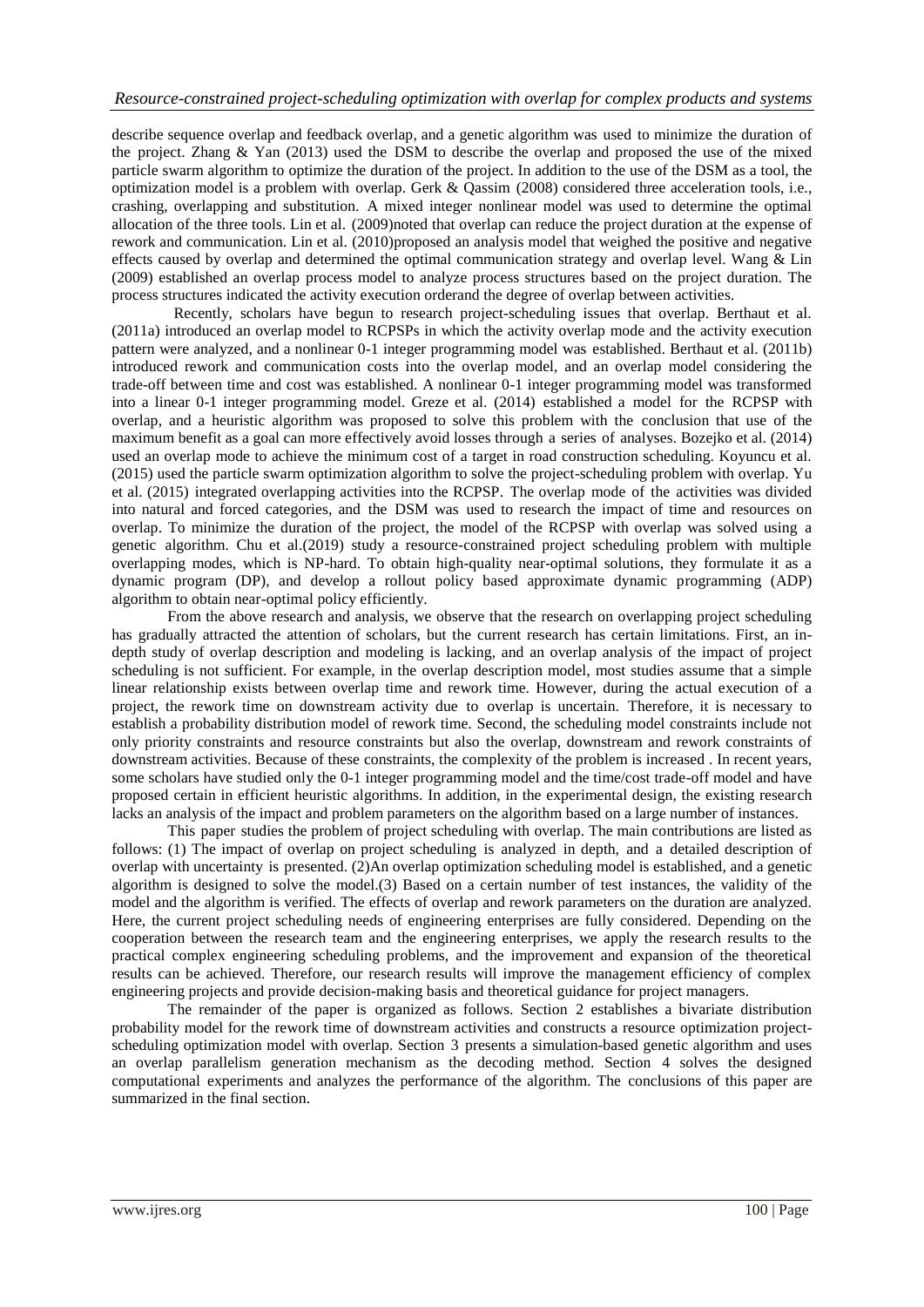#### **II. Problem statement**

# **2.1 A binomial probability model for rework time**

In an engineering project, scheduling is conducted on a periodic basis (i.e., hour, day, week), and resource availabilities and allocations are estimated per period. As a result, we assume that all types of activities (normal, overlap, and rework) consume the same resources per unit of time.

For the scheduling problem with overlap, most studies consider a simple linear relationship between overlap time and rework time. However, during practical execution of a project, rework and rework time are affected by the amount of information released upstream to the downstream activities at the information release points. The amount of information that an activity can release at an informational point is affected by many uncertainties, e.g., the overall progress of the project and the progress of upstream activities. Therefore, the rework time in downstream activity might be uncertain. Based on the above analysis, it is necessary to establish a probability distribution model for rework time.

In this section, we assume that  $\Delta$  denotes the overlap time and  $\sigma$  denotes the rework time on the downstream activity such that the overlap time can be divided into  $\Delta$  periods, which equals  $\Delta$  times in independent tests. In each test, the overlap can cause rework or no rework for the downstream activity. Therefore, the amount of rework in the test follows a binomial distribution. The probability that rework occurs is

represented by  $\beta$ . We find that the rework time  $\sigma$  follows the binomial distribution  $C_0^{\sigma} \beta^{\sigma} (1-\beta)^{\Delta-\sigma}$  $\sigma = Q_1, \Delta, \ldots, \Delta$ , denoted by  $\sigma \sim B(\Delta, \beta)$ .

For example, assuming that the overlap time is 5 units and that the downstream activity rework probability is 0.4, the rework time has the following six possibilities:  $0, 1, 2, 3, 4, 5$ . The probability distribution is presented in Fig. 1.



**Fig.1 Probability distribution** ( $\Delta = 5$ ,  $\beta = 0.4$ )

## **2.2 Project-scheduling optimization model**

In the model, the project is represented by an AoN (activity-on-node) network and is not interrupted once the activity begins. The rework time on downstream activity is expressed using the binomial distribution probability model. Because the rework time is uncertain, the objective function is the expected value of the minimum duration of the project. The corresponding project-scheduling optimization model is given as follows:

$$
\min E(ST_{N+1})\tag{1}
$$

$$
S_{\mathbf{S},\mathbf{L}} S T_j \geq S T_i + d_{i, (i,j) \in A_n} \tag{2}
$$

$$
ST_j \geq ST_i + d_i - o_{ij}, \quad (i, j) \in A_o \tag{3}
$$

$$
ST_j + d_j > ST_i + d_{i_j} \quad (i, j) \in A_o \tag{4}
$$

$$
\sum_{i \in S_t} r_{ik} \le R_k, \forall k, t
$$
\n<sup>(5)</sup>

www.ijres.org 101 | Page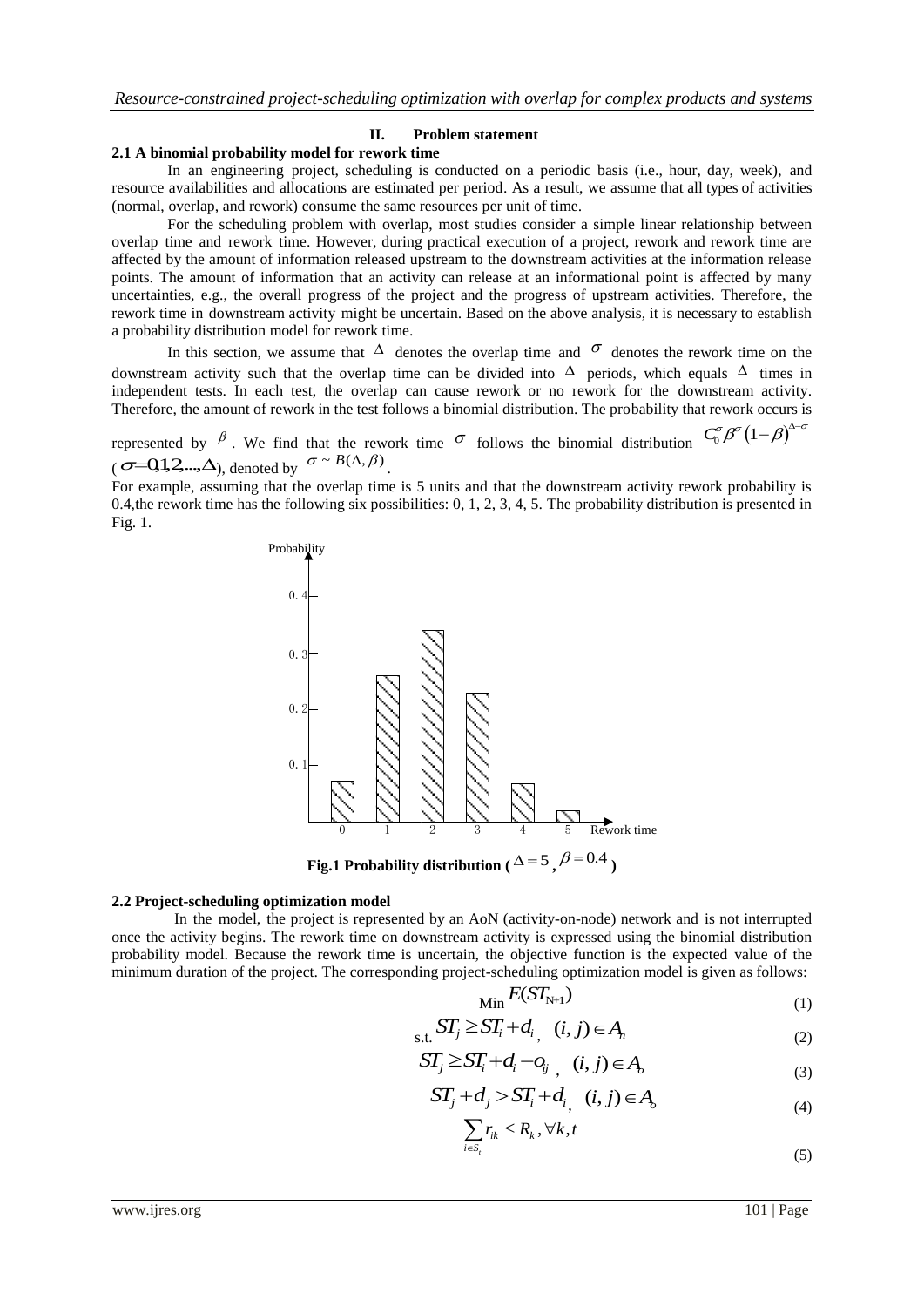In objective (1),  $ST_{N+1}$  is the completion time of the fictitious activity N+1, which denotes the completion time of the entire project. Constraint (2) represents the precedence constraints when activities are not overlapped. If activities are overlapped, constraint (3) states that the downstream activity must start after the upstream activity releases information. Constraint (4) ensures that downstream activities cannot be completed until the upstream activities are completed such that downstream activities can receive the final information published by the upstream activities. Constraint (5) defines the resource constraints.

# **III. Genetic algorithm based on simulation**

The genetic algorithm is a common heuristic algorithm based on biological genetic and evolutionary theory that searches for the best individual (Debels et al., 2007; Hartmann, 1998, 2000). A simulation optimization algorithm based on the genetic algorithm is proposed, and a special decoding procedure is designed to obtain the schedule. For each individual, the fitness value is calculated via simulation, which is the expected value of the duration. The framework of the genetic algorithm is shown in Algorithm 1.

# **Algorithm1.Framework of the genetic algorithm**

Encoding()<sub>;</sub>

Generate\_initial\_population()<sub>;</sub>

 $D\negmedspace\negmedspace\negthinspace\triangleleft\mathit{neg}()$ 

Calculate\_fitness() ;

While not terminating condition

Selection\_Population() :

Crossover\_Population() ;

Mutation\_Population()<sub>;</sub>

Decoding() ;

Calculate\_fitness() ;

End While

## **3.1 Individual representation**

In this section, the Encoding() procedure uses the activity sequence to encode the individual. A sequence of activities is considered as a prioritized arrangement of activities. For instance, a network is given by a diagram *G*=(*V*,*A*), where *V*={1,2,3,4,5,6} is the set of vertices, and  $A = \{(1,3),(3,5),(2,4),(4,6)\}$  is the set of arcs. The

individuals can be defined as  $I_{1=(1,3,2,5,4,6)}$ ,  $I_{2=(2,4,6,1,3,5)}$ , as shown in Fig. 2.

|  |  | $1 \mid 3 \mid 2 \mid 5 \mid 4 \mid$ |  |  |
|--|--|--------------------------------------|--|--|
|  |  |                                      |  |  |

**Fig.2 Representation of individuals** 

# **3.2 Initial population generation**

If we assume that the initial population consists of  $\overline{n}$  individuals, then  $\overline{n}$  activity lists are generated by the biased random sampling method based on the regret value. The priority rule in the sample algorithm uses the maximum number of successor activities. The priority modulus of activity  $\hat{j}$  is denoted by  $v(j)$ , and the regret value is  $P_j = \max_{i \in D} v(i) - v(j)$ when activity  $\dot{j}$  is not scheduled. Therefore, we can calculate the probability of activity *j* by  $\psi(j) = (\rho_j + 1)^s / \sum_{i \in E} (\rho_i + 1)^s$ . In this work, the adjustment modulus  $\alpha$  ( $\alpha > 0$ ) can be used to change the magnitude of the preference, and  $E$  is the set of alternative activities.

## **3.3 Parallel schedule generation scheme with overlap**

In this section, the parallel schedule generation scheme with overlap (PSGS\_Overlapping()) is proposed to decode individuals based on the characteristics of overlap. PSGS\_Overlapping() utilizes time as the stage variable. In Algorithm 2,  $AL$  denotes the activity list,  $F$  denotes the set of finished activities,  $S$  denotes the set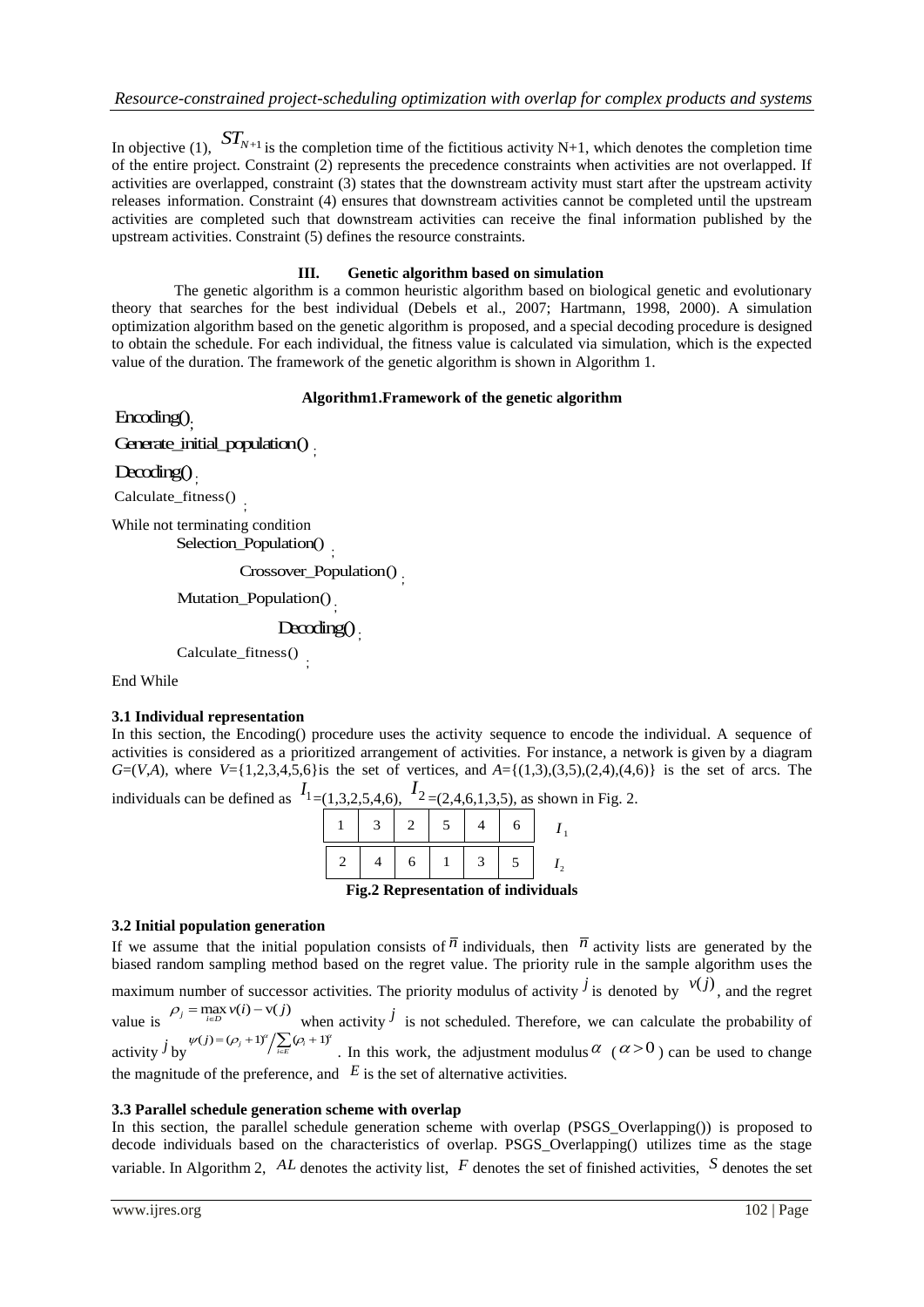of executing activities, *D* denotes the set of active activities and *Current* denotes the decision points. At the beginning of the procedure, the decision point is determined by the start time of  $D$ . The activities that satisfy the resource constraints in *D* are known as the alternative activities, denoted by *E*. The candidate activity set is rearranged according to the activity list, and the activity to start is selected until *E* is empty. Finally, the active activity set and the start time of the activity are updated. The above process is repeated until all of the activities are sorted.

# **Algorithm 2.Pseudocode of PSGS\_Overlapping()**

Initialization:

Generate the list of activities *AL* ;  $F = \Phi$ ; //Set of finished activities  $S = \{0\}$ ; //Set of executing activities  $D = Succeeding\{0\}$ ; //Set of active activities  $G$ *mert* =  $0$ ; //Decision point While  $(|F| < N+1$ <sub>|)</sub> For  $l = 1$  to *length*(*D*)  $i \leftarrow D(l)$ ;  $Current \leftarrow min\{ST_i\}$ End For For  $l = 1$  to *length*(S)  $j \leftarrow S(l)$ ; If  $FT_j \leq Current$  $F \leftarrow F \cup \{j\}$ , //Activities finished at the decision point End If End For  $S \leftarrow S - F$ ; //Delete the finished activities from the executing activities At the decision point *Current*, calculate the set of alternative activities  $E$ ; For  $l = 1$  to *length*(*D*)  $k \leftarrow D(l)$ , //Each activity k in  $D$ If  $ST_k = Current \&$  Resource satisfaction  $E \leftarrow E \cup \{k\}$ ; End If End For While  $E \neq \Phi$ Rearrange the set of alternative activities  $E$  according to the activity list;  $h \leftarrow E_m(1)$ ;  $ST_h \leftarrow Current$ ; If  $(g,h)\in A_{\delta\&}$   $RT_{g}$  = Current  $FT_h \leftarrow$ *Current* +  $d_h$  +  $\sum w_{h_1}$ Else  $FT_h \leftarrow G$ *urent* + $d_h$ <sub>;</sub>

End If Update the remaining amount of resources; Update *E* ;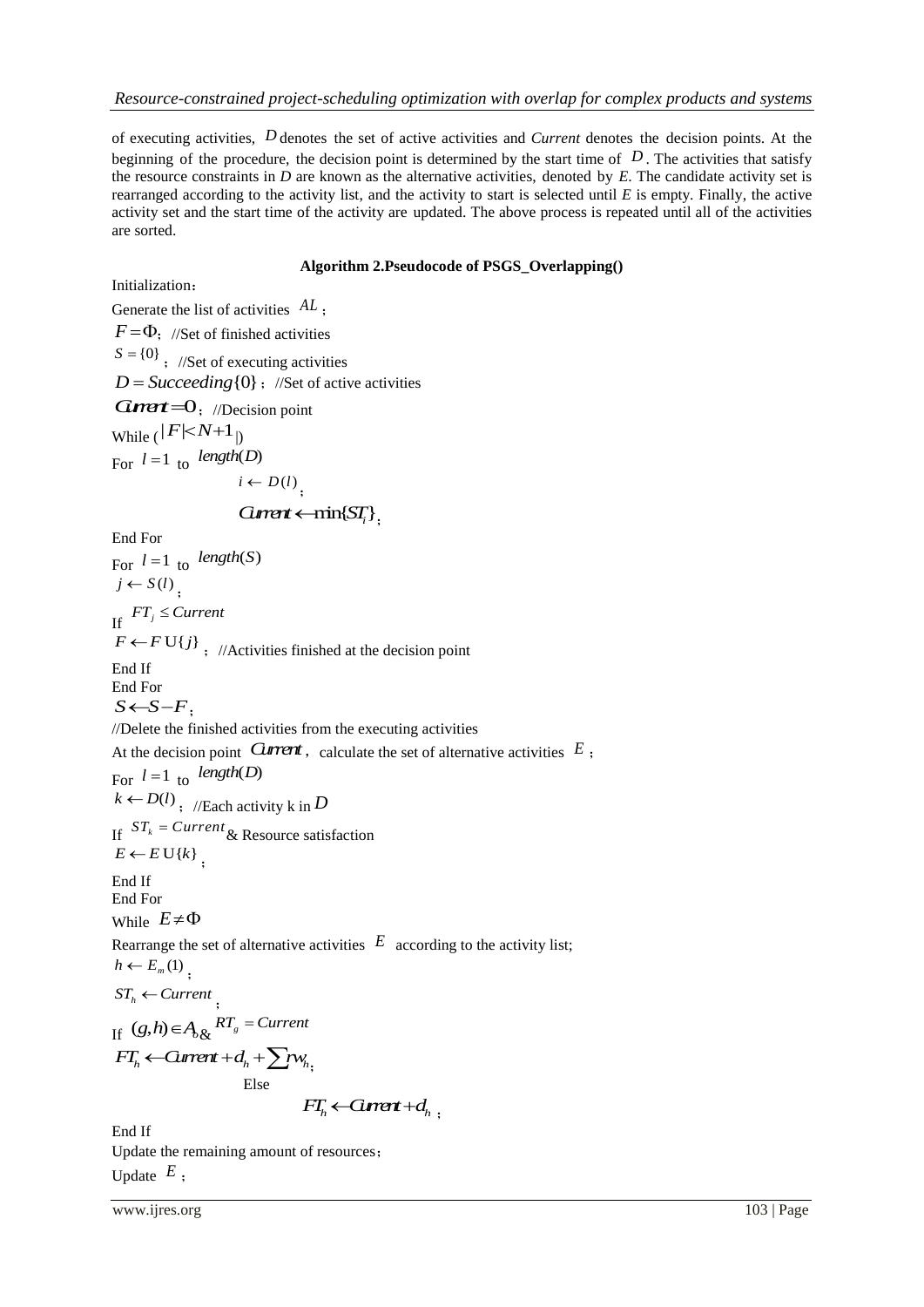Update  $D \leftarrow D - \{h\} + S$ *uceeding* $\{h\}$ , End While For  $l = 1$  to *length*(*D*)  $g \leftarrow D(l)$ ;

Set of all immediate predecessors of activity g are recorded as  $Preceding(g)$   $\forall f \in Preceding(g)$ If the activities f and g are not overlappable

$$
ST_{g} = \max\{FT_{f}\},
$$

Else

$$
ST_{g} = \max\{FT_{f} - o_{fg}\},\
$$

End If

End For End While

# **3.4 Genetic operators**

(1) Selection operator. The individuals are selected using a simple ranking method. In this work, the expected duration of the project for each activity list is calculated as the fitness value. According to the order of the fitness values, activity lists are selected as a new population.

(2) Two-point crossover operator. Two individuals are selected in the population by the crossover probability  $P_c$  as parents, denoted by F and M. Two integers  $k_1$ ,  $k_2$  are randomly selected ( $1 \le k_1 < k_2 \le n$ ). The two offspring individuals are generated from the parents, denoted by S and D. In the activity sequence of D, the position  $i = 1,...k_1$  is taken from individual M, and the position  $i = k_1 + 1,...,k_2$  is taken from individual F. The activities that have been selected from M are not considered again.

As shown in Fig. 3, for individuals  $I_F = (1,3,2,5,4,6)$  and  $I_M = (2,4,6,1,3,5)$ , the positions  $k_1 = 1$ ,  $k_2 = 3$  are given. Thus,  $I_s = (1,2,4,3,5,6)$ ,  $I_p = (2,1,3,4,6,5)$  are obtained by the crossover procedure.



(3) Mutation operator. An individual is selected from the population with a mutation probability of  $P_m$  .A genotype is selected and inserted into the activity list at random. The process ensures that the resulting list of activities is feasible in terms of precedence. As shown in Fig. 4, for a given individual  $I_F = (1,3,2,5,4,6)$ , the genotype 5 is randomly inserted into the list, and the resulting individual  $\Gamma$  =(1,3,2,4,6,5) is generated.



**Fig. 4 Example of a mutation operator**

## **3.5 Calculation of fitness values**

The pseudo code of the method for calculating the fitness value is shown in Algorithm 3, where  $f$  indicates the project duration obtained by PSGS\_Overlapping() for activity list *AL* , *f* indicates the sum of all of the obtained project durations after *REF* simulations, and f<sup>\*</sup> indicates the expected value of the project duration. As more simulations are performed, the deviation between the simulations and theory decreases.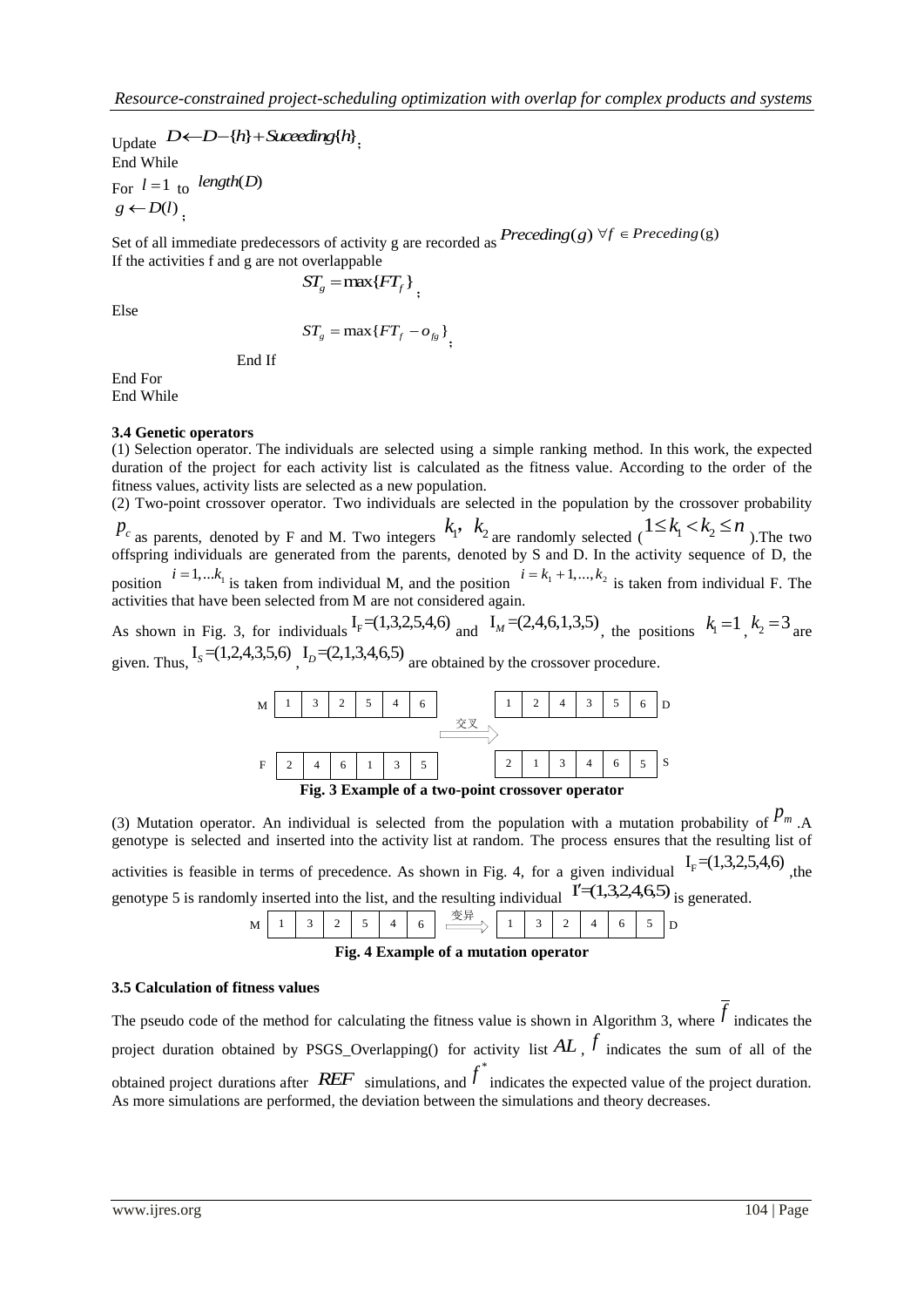## **Algorithm 3.Pseudocode of Calculate\_fitness()**

Given activity list *AL* and the times of simulation *REF* ;

 $f \leftarrow 0$ ;  $f \leftarrow 0$ ; For  $rep = 0$  to REF  $\overline{f}$   $\leftarrow$  PSGS\_Overlapping(AL) ;

$$
f \leftarrow f + \overline{f}
$$

End For

 $f^* \leftarrow f/REF$ <sub>;</sub>

#### **IV. Experimental Analysis**

# **4.1 Experimental design**

First, we construct test instances with different parameters using the RanGen2 software (Vanhoucke et al., 2008; Kolish &Sprecher, 1996). A serial/parallel index (I2) is used to describe the topology of the network. In the network, a larger value of I2 corresponds to more serial relationships, and a smaller value of I2 corresponds to more parallel relationships. Resource constrainedness (RC) is used to measure the scarcity of resources. The smaller the value of RC, the more scarce the resources. Resource usage (RU) is used to reflect the degree of resources in demand, where a larger value of RU indicates more types of demand. The overlap and rework parameters are defined as follows: (1) The percentage of overlapping activities in the total pairs of activities is denoted by *Percentage*; this parameter can control the number of overlapping pairs in the project.(2) The overlap parameters  $\alpha$  can control the length of overlap time between each pair of overlapping

activities. (3) The rework parameters  $\beta$  indicate the probability that overlap will cause rework on the downstream activity in each time period, which can influence the duration of the rework time.

The value of each parameter is shown in Table 1. Each set of parameters randomly generates 10 examples, generating a total of  $3 \times 2 \times 3 \times 3 \times 3 \times 10 = 4860$  examples. The data set is denoted as Set (60). This algorithm was coded in Matlab R2013b, and the computational experiment was executed on an Intel Core i3 3.40-GHz computer under a Windows7 64-bitoperating system.

| <b>Table 1 Design of parameters</b> |                     |  |  |  |  |  |
|-------------------------------------|---------------------|--|--|--|--|--|
| Parameter                           | Value               |  |  |  |  |  |
| Number of activities N              | 60                  |  |  |  |  |  |
| Types of resource $K$               |                     |  |  |  |  |  |
| Serial/parallel index I2            | $0.3$ ; $0.5$ ; 0.7 |  |  |  |  |  |
| Resource usage RU                   | 2:3                 |  |  |  |  |  |
| Resource constrainedness $RC$       | 0.3: 0.5: 0.7       |  |  |  |  |  |
| Percentage                          | 20%; 50%; 80%       |  |  |  |  |  |
| $\alpha$                            | 0.3; 0.5; 0.7       |  |  |  |  |  |
| ß                                   | 0.3; 0.5; 0.7       |  |  |  |  |  |

#### **4.2 Experimental results**

To analyze the influence of different parameters on the project duration, the average objective function value (Ave) of the problem is used. Table 2 lists all calculation results of Ave under the combinations of parameters.

| Table 2 Results for Ave with different parameter combinations |          |            |        |        |        |  |  |
|---------------------------------------------------------------|----------|------------|--------|--------|--------|--|--|
| Data Set                                                      | $\alpha$ |            | B      |        |        |  |  |
|                                                               |          | Percentage | 0.7    | 0.5    | 0.3    |  |  |
|                                                               | 0.7      | 20%        | 201.80 | 199.12 | 197.30 |  |  |
|                                                               |          | 50%        | 196.90 | 190.76 | 184.73 |  |  |
| Set $(60)$                                                    |          | 80%        | 191.84 | 182.94 | 174.83 |  |  |
|                                                               | 0.5      | 20%        | 202.30 | 200.42 | 198.52 |  |  |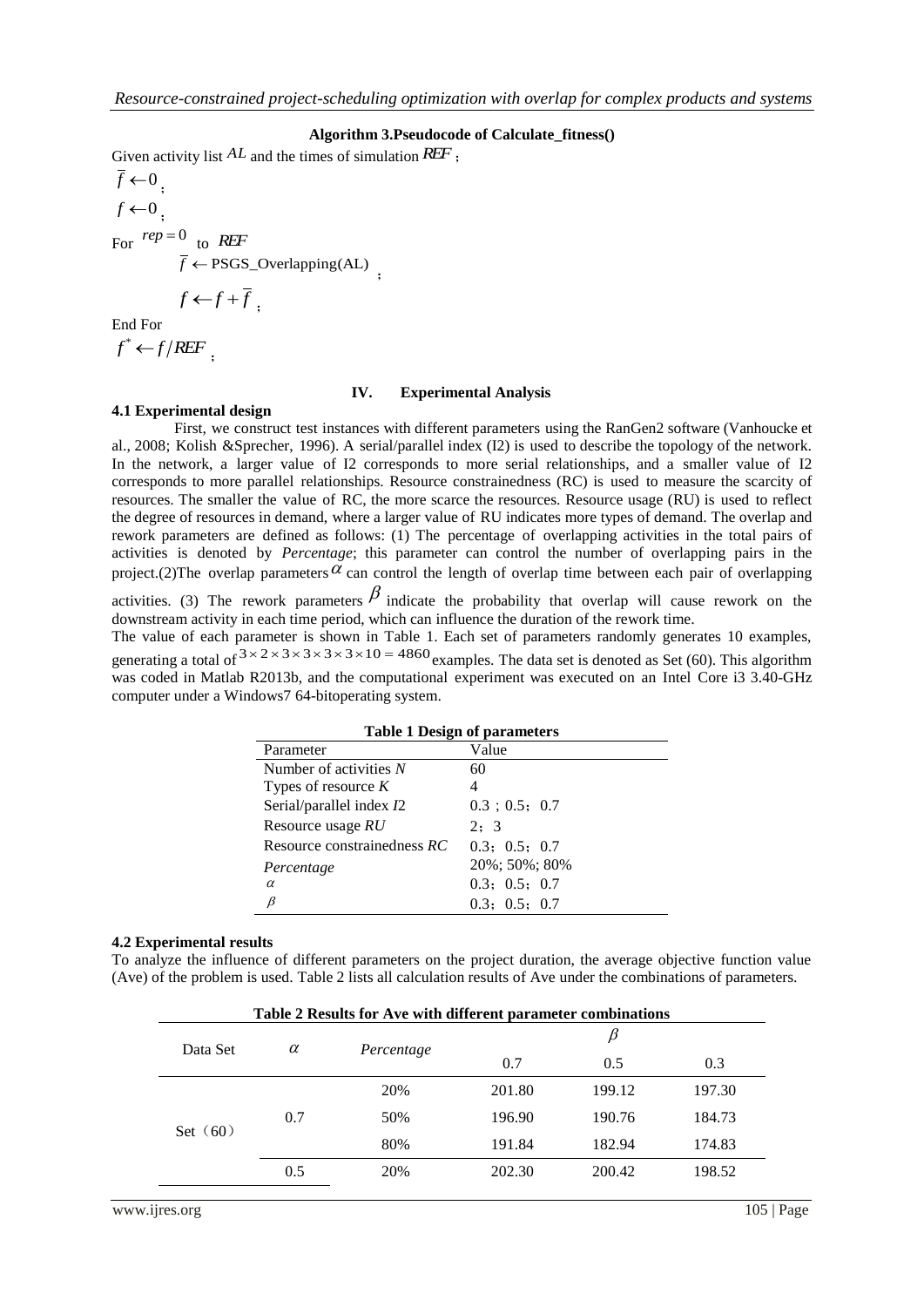| Resource-constrained project-scheduling optimization with overlap for complex products and systems |  |  |  |  |
|----------------------------------------------------------------------------------------------------|--|--|--|--|
|                                                                                                    |  |  |  |  |

|     | 50% | 197.79 | 193.18 | 188.08 |
|-----|-----|--------|--------|--------|
|     | 80% | 194.34 | 186.41 | 178.64 |
|     | 20% | 203.80 | 202.48 | 201.37 |
| 0.3 | 50% | 201.17 | 198.19 | 195.23 |
|     | 80% | 198.79 | 194.15 | 189.60 |

From Table 2, we draw the following conclusions: (1) As *Percentage* increases, Ave is significantly reduced, showing that the changes in the number of overlapping pairs have a great impact on the project duration, and the increase in overlapping pairs can significantly reduce the project duration.  $\circled{a}$ As  $\alpha$  increases, Ave decreases, indicating that the increase in overlap time can reduce the project duration.  $\Im As$   $\beta$  increases, Ave increases, and the probability of rework time for the downstream activity increases the project duration.

#### **V. Conclusion**

In this paper, a genetic algorithm based on simulation is proposed to solve the scheduling optimization model. A large number of test instances with strong random characteristics are generated using the RanGen2 software, and computational experiments are conducted. The experimental results show the proportion of overlapping pairs to the total activity *Percentage*, the overlap parameter  $\alpha$ , and the probability of the rework on downstream activity  $\beta$ . The effect of these three parameters on the project duration is also analyzed. We show that increasing *Percentage* and  $\alpha$  and decreasing  $\beta$  can shorten the project duration.

#### **Acknowledgment**

This work is supported by the National Natural Science Foundation of China (No. 72071092) and the Tianjin Intelligent Manufacturing Special Fund Project (No. 20201195).

#### **References**

- [1] Bai S, Wan X. Project schedule cycle based on design structure matrix[J]. System Engineering Theory & Practice, 2008, 28(11): 51-54.
- [2] Berthaut F, Greze L, Pellerin R, Perrier N, Hajji A. Optimal resource-constrained project scheduling with overlapping modes [EB/OL]. https://www.cirrelt.ca/DocumentsTravail/CIRRELT-2011-09.pdf, 2011a.
- [3] Berthaut F, Pellerin R, Perrier N, Hajji A. Time cost tradeoffs in resource-constrained project scheduling with overlapping modes[EB/OL]. https://www.cirrelt.ca/DocumentsTravail/CIRRELT-2011-10.pdf,2011b.
- [4] Blazewicz J, Lenstra J K, Rinnoy K. Scheduling projects subject to resource constraints: Classification and complexity[J]. Discrete Applied Mathematics, 1983, 5(1): 11-24.
- [5] Bozejko W, Hejducki Z, Uchronski M et al. Solving resource-constrained construction scheduling problems with overlaps by metaheuristic[J]. Journal of civil engineering and management, 2014, 20(5): 649-659.
- [6] Cho S H, Eppinger S D. A simulation-based process model for managing complex design projects [J]. IEEE Transactions on Engineering Management, 2005, 52(3): 316-328.
- [7] Chu Z, Xu Z, Li H. New heuristics for the RCPSP with multiple overlapping modes[J]. Computer and Industrial Engineering, 2019,131:146-156.
- [8] Chu,Z, Xu Z, Xie F. Experimental Evaluation of Overlapping Strategy for the Multimode Resource-Constrained Project Scheduling Problem<sup>[J]</sup>. Arabian journal for science and engineering, 2019, 44(3):2503-2517.
- [9] Debels D, Vanhoucke M. A decomposition-based genetic algorithm for the resource-constrained project-scheduling problem[J]. Operations Research, 2007, 55(3): 457-459.
- [10] Li C, Chu M. Is it always advantageous to add-on item recommendation service with a contingent free shipping policy in platform retailing?[J] Electronic Commerce Research and Applications, 2019, 37: 1-11.
- [11] Gerk J E Y, Qassim R Y. Project Acceleration via Activity crashing, overlapping and substitution[J]. IEEE Transactions on Engineering Management, 2008, 55(4): 590-601.
- [12] Greze L, Pellerin R, Leclaire P, Perrier N. A heuristic method for resource-constrained project scheduling with activity overlapping[J]. Journal of intelligent manufacturing, 2014, 25(4): 797-811.
- [13] Hartmann S, Briskorn D. A survey of variants and extensions of the resource-constrained project scheduling problem [J]. European Journal of Operational Research, 2010, 207(1): 1-14.
- [14] Zhao W. [Optimal consumption with reference-dependent preferences in on-the-job search and savings\[](http://www.aimsciences.org/oes/ar/doArFileDisplay.jsp?qry=746088892a3fbce6bd1cf6636a9bcdfd)J]. Journal of Industrial and Management Optimization, 2017, 13(1): 503-527.
- [15] Hartmann S. A competitive genetic algorithm for resource-constrained project scheduling[J]. Naval Research Logistics, 1998, 45(7): 733-750.
- [16] Hartmann S. A self-adapting genetic algorithm for project scheduling under resource-constraints[J]. Naval Research Logistics, 2002, 49(5): 433-448.
- [17] Kolish R, Sprecher A. PSPLIB-A project scheduling problem library[J]. European Journal of Operational Research, 1996, 96(1): 205-216.
- [18] Koyuncu E, Erol R. PSO based approach for scheduling NPD projects including overlapping process[J]. Computers & Industrial Engineering, 2015, 85: 316-327.
- [19] Krishnan V. Managing the simultaneous execution of coupled phases in concurrent product development[J]. IEEE Transactions on Engineering Management, 1996, 43(2):210-217.